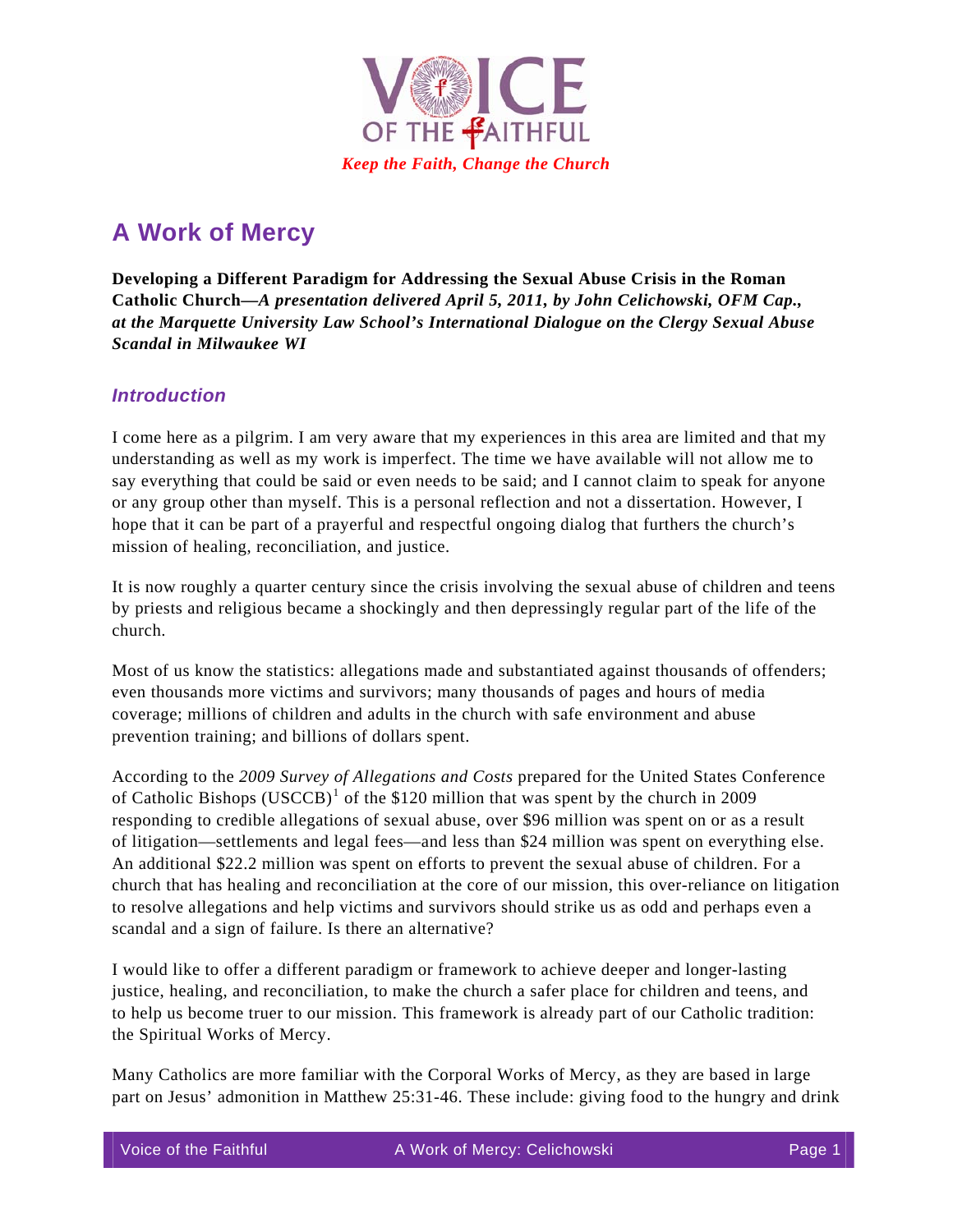to the thirsty; clothing the naked; sheltering the homeless; visiting people who are sick or imprisoned; and burying the dead.

The Spiritual Works of Mercy are less well-known but just as integral to the church's mission and our lives as Christians: comforting the sorrowful; admonishing the sinner; instructing the ignorant; counseling the doubtful; bearing wrongs patiently; forgiving all injuries; and praying for the living and the dead. There are many elements of the church's efforts to address the varied dimensions of the sexual abuse crisis that can fit within this paradigm; but adopting it will also challenge us to adopt some new attitudes and undertake some new initiatives. It will also call on us to take some risks.

# *Comfort the Sorrowful: Help Victims and Survivors of Abuse to Heal*

The first duty that the church has in addressing the issue of the sexual abuse of minors by clergy and religious is to assist the victims and survivors, particularly those persons (along with their families) who have been directly harmed. They are the primary victims.

Each person experiences and deals with a trauma like sexual abuse differently. Recovery can be a lifetime process. Because of the diversity and uniqueness of the harm, we need to patiently listen to people's stories and walk with them in the ways that *they* need. This requires time, flexibility, and creativity.

It is also important to recognize that those who have come forward to date are likely only a fraction of those who have been harmed. This is a painful dimension that we must accept: there is no way that the church will be able to completely "move on" or put this painful part of our history behind us. The nature of the harm militates against it. It should spur our efforts to create a safe and hospitable environment for those people who will continue to come forward.

# *Admonish the Sinner: Hold Offenders Accountable*

A big challenge facing the church today is the effective supervision of priests and religious who have abused minors. Those subject to the criminal justice system are put under the supervision of the state and are subject to regular reporting, public disclosure of their location, limitations on where they can live, etc.

However, few of the priests and religious who have sexually abused minors in the past are likely to be arrested, prosecuted, or convicted for their crimes. Though they are barred from public ministry, and some may have also been dismissed from the clerical state or from their religious communities or dispensed from their vows, others are still considered part of their respective dioceses or orders. How can they be effectively supervised, and how can their risks of re-offending be minimized?

offenders who have not been dismissed from the clerical state but who are otherwise banned from One key to effective supervision is a proper assessment of the risk to re-offend. This has historically been difficult, but newer behavior-based tools have improved this process. An effective supervision and safety plan begins with thorough, evidence-based, professional assessment. Writing a supervision and safety plan is one thing; following it and monitoring compliance are even more critical … and challenging. The Dallas *Norms* encourage priest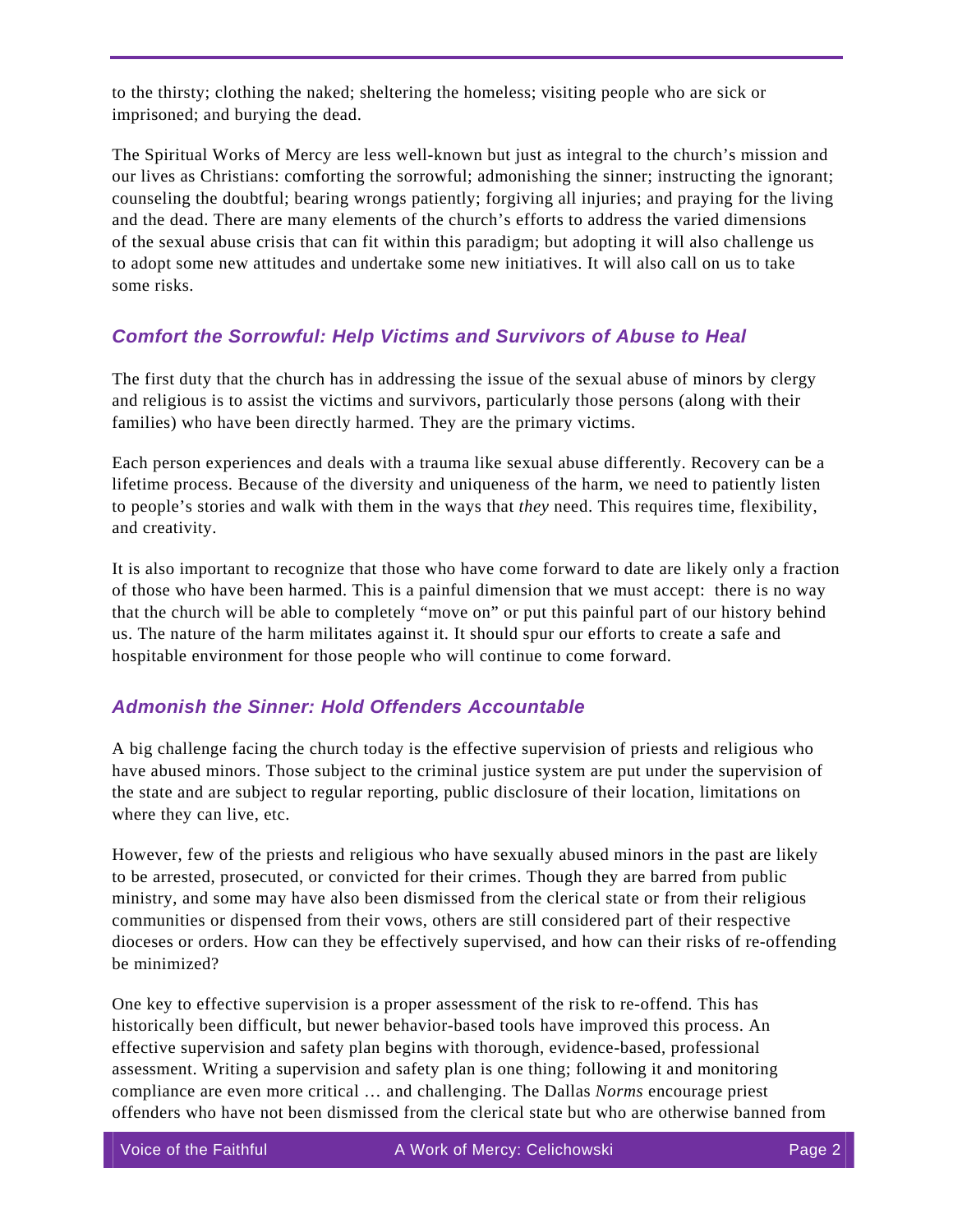public ministry or publicly identifying themselves as priests to "lead a life of prayer and penance." $^2$  $^2$ 

One significant unmet need in the church is to create more communities of true prayer and penance, accountability and rehabilitation for offenders. The mission of such communities would be to not only prevent their members from re-offending but to also engage them in the positive work of repairing the harm that they have done in the ways that they are able.

#### *Instruct the Ignorant: Bring Light to Drive Away the Darkness and Fear*

Although the crisis of sexual abuse by priests and religious in the church has brought with it a host of losses and burdens, it has also produced elements of grace. One such grace has been a greater awareness of sexual and other forms of abuse both within the church and in the wider community. According to the USCCB's *2009 Survey of Allegations and Costs,* nearly 7 million children, teens, and adults in parishes, schools and other ministries received safe environment training that year, along with priests, deacons and candidates for ordination.<sup>[3](#page-6-2)</sup>

Two keys to making these prevention programs effective are repetition and reinforcement. This training needs to become less of an event and more fully integrated into the formation that people receive. If it is no more than a box that needs to be checked off for an audit or accreditation, then the church will have wasted an opportunity.

As a church we will also need to deal more honestly, openly, and humbly with issues of human sexuality; but our efforts to effectively address the problem of sexual abuse by clergy are destined to fail if we focus solely on the grave misuse of the gift of sexuality. We also need to address the more fundamental issues of clericalism and the abuse of power.

Clericalism by definition is a form of elitism. This sense of elitism is cultivated and reinforced by the distinctive education and formation, dress, and titles that priests and religious receive, as well as the reservation of particular offices and roles. Elitism, of course, is not unique to the church. It is a hallmark of a diverse array of organizations and institutions, including the military, corporations, and government. It is also a strong force. Its gravitational pull can draw leaders into a tighter and tighter circle, narrowing their vision, creating greater incentives for self-preservation and promotion rather than service, inculcating a sense of privilege, and aligning their interests with other elites and away from those whom they have been called to serve.

Elitism can lead to a distorted sense of entitlement, the assumption that one is not bound by the rules that govern everyone else, and that other people (even the vulnerable) exist to serve one's own needs. It can lead to a whole range of abuses, including sexual abuse. Our church needs a strong and committed laity to push back against clericalism and demand higher degrees of accountability from priests and religious, especially those of us who are in positions of authority.

We cannot forget that it is the poor and crucified Christ, the one who came to serve and not to be served, who emptied himself for our sake, who is the only head of the church. He calls us to be a church that is more honest, self-critical, open to reform, humble, and changing for the better.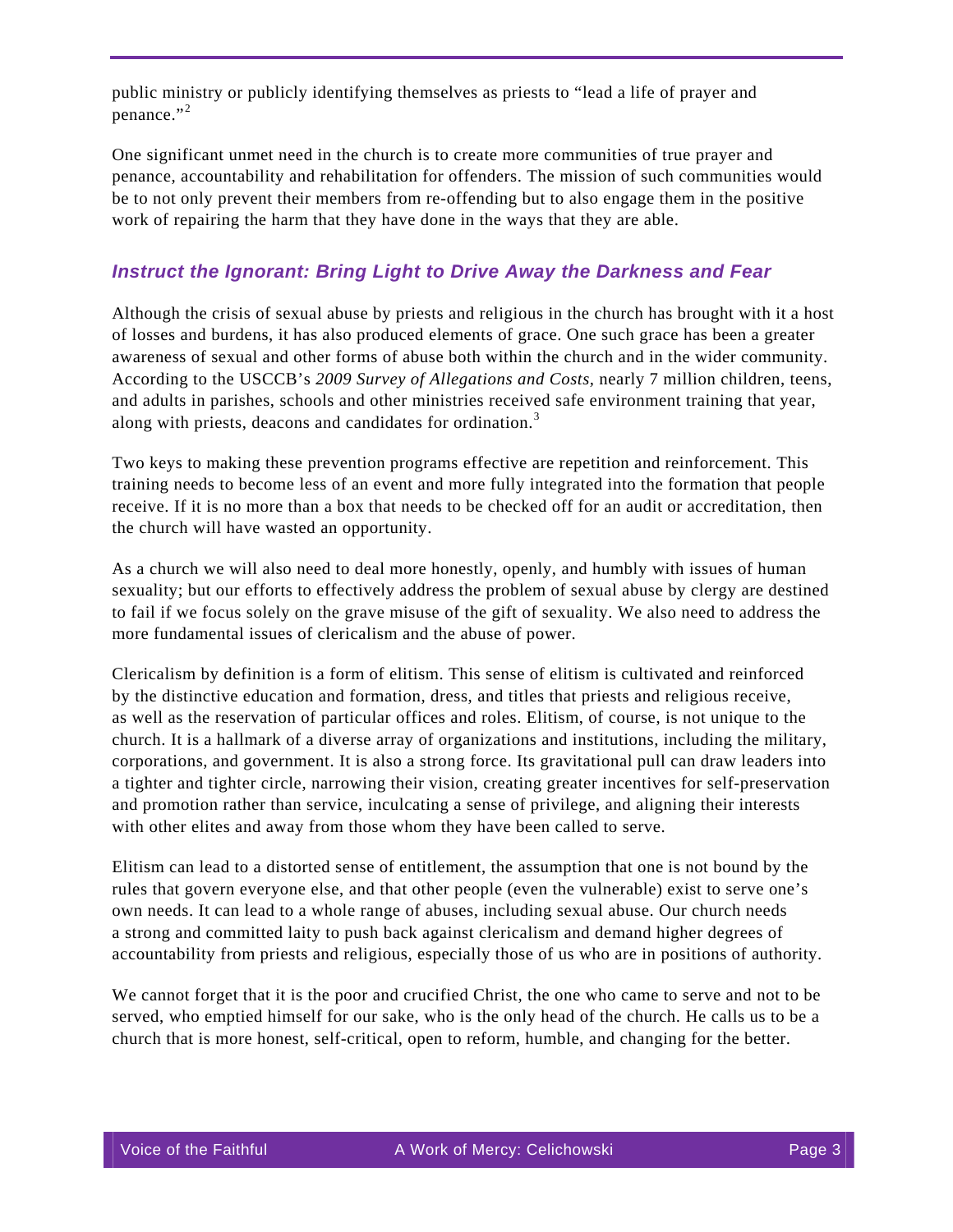# *Counsel the Doubtful: Help to Restore Trust and Deepen Understanding*

One significant challenge in educating the public and the media about the church's responses to the sexual abuse of minors by priests and religious has been to understand not only what was done at certain points but also *why* it was done.

Dr. Monica Applewhite, a noted expert in the area of prevention and response to the sexual abuse of children, has written that, "In examining allegations of sexual abuse and how they were handled in the past, there is a temptation to apply our current standards and knowledge to judge decisions and actions that were taken long ago."<sup>[4](#page-6-3)</sup> At the same time, where poor decisions and other mistakes have been made it is critical to learn from them and make the changes needed to avoid repeating them.

It is hard for any group of people, including professionals and religious organizations, to police themselves. There is a desire to protect the integrity and public image of the profession or vocation and a tendency to identify more strongly with and protect those within it, even at the expense of those it is supposed to serve. I am coming to the conclusion that it is better for the church and the public to take the primary responsibility and the power of preventing and effectively responding to sexual abuse and other abuses of power out of the hands of the clergy—priests, bishops, and religious superiors—and put them more firmly in the hands of more independent groups and organizations led and controlled by the laity.

This would enable the church to draw from the gifts and competencies of our well-educated and professional Catholic laity and not put the onus on bishops and religious superiors to use gifts and skills that they may not have. It may be humbling and even threatening but it could also be liberating. It would enable those of us who are ordained to devote more time and energy to the work we were actually formed and trained to do.

#### *Bear Wrongs Patiently: Encourage Healing in the Body of Christ*

While it is necessary to make the support and healing of victims and survivors of sexual abuse by clergy and religious a pastoral priority in the church, it is also important to remember that the crisis has also created an entire class of what might be called secondary victims or survivors. Many Catholics have seen their faith in the church and its leaders shaken. Some have left the church in frustration or disgust.

A number of dioceses have had to eliminate offices and programs and lay off dedicated employees. People have lost access to services because of the financial impacts of the crisis. Non-offender priests and religious are troubled by a sense of collective shame or guilt by association. People who work with victims and survivors of abuse sometimes find themselves emotionally and spiritually burnt-out.

Bishops and religious superiors need healing, too. It is easy to forget that they are very human and imperfect beings and pastors, trying to address what can be very complex, difficult, and emotionally charged situations that are rooted in events that often occurred decades before they assumed office. Another group that needs understanding and support are the small group of clergy who have been wrongly accused of sexually abusing minors. This is harder in practice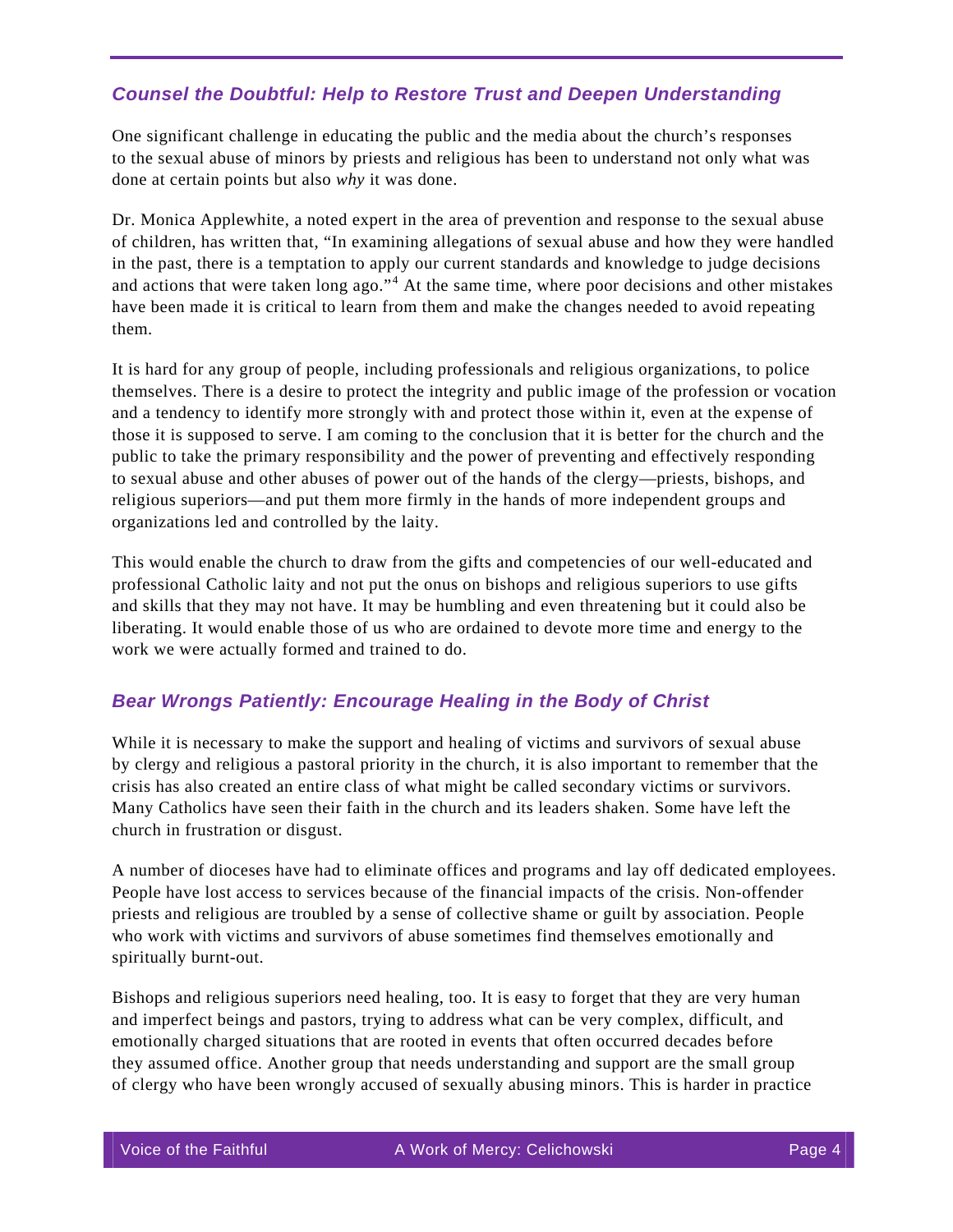than in theory. Once an allegation is made it is very difficult to make it (or the moral stain of it) disappear, even if it proves unfounded.

Finally, the church needs to provide support and opportunities for healing for those millions of members for whom the sexual abuse crisis has become a relentless source of pain, frustration, embarrassment, distraction, and confusion. Yet each Sunday morning many still head out the door for Mass to hear the word of God and to be nourished by Christ's body and blood. How many pastors are aware of this? How many are prepared to deal with it?

Healing victims and survivors of sexual abuse must be a top priority; but there is a whole lot of other healing needed, too. There is a larger and more collective trauma that will take years, if not generations, for the church to heal. Recognizing the need, however, is the first step in addressing it.

#### *Forgive All Injuries: Create Opportunities for Reconciliation*

One of the core elements of the church's mission is reconciliation. We follow one who reconciled the human and the divine, the sinner with the saved, male and female, slave and free, death and life. The central communal act of our faith, the Eucharist, includes both a Penitential Rite in which we celebrate our reconciliation with God and a Sign of Peace in which we celebrate our reconciliation with each other. One of our seven sacraments, the Sacrament of Penance, is intended to repair the ruptures in our relationships with God and the community that are the result of serious sin.

The sexual abuse of minors, particularly by adults who were supposed to nurture and care for them, is an extremely grave sin. How can these wounds be healed? The Sacrament of Penance offers us a model for healing and reconciliation. It includes five elements: (1) *Confession* (stating the sin); (2) *Contrition* (expressing sorrow for the sin); (3) *Penance* (repairing the harm caused by the sin as well as seeking to avoid it in the future); (4) *Absolution* (allowing the penitent to "move on" in a way that reinforces accountability and supports change); (5) *Satisfaction* (performing the penance).

*Confession,* it is said, is good for the soul. That belief was at the core of an open letter that was published last year by Fr. James Connell, a priest of the Archdiocese of Milwaukee and the Vice Chancellor of the Archdiocese.<sup>[5](#page-6-4)</sup> In his letter, Fr. Connell called for a heightened level of transparency by dioceses and religious orders in addressing the issue of the sexual abuse by clergy.

*Contrition,* sorrow for what we have done and failed to do, is most frequently expressed in sincere, personal and public apologies. The church has seen many such expressions over the years of the sexual abuse crisis. The words that often assist a victim or survivor in beginning his or her journey of healing and reconciliation are: "I believe you. I'm sorry. How can I help?" Words must also be followed by action.

*Penance* requires efforts to repair the harm done by the sin and doing what is possible to prevent it from being repeated. Many of the things that we now take for granted in the church's response to the sexual abuse crisis could be thought of as forms of penance. In addition to these concrete steps, symbolic actions might also help.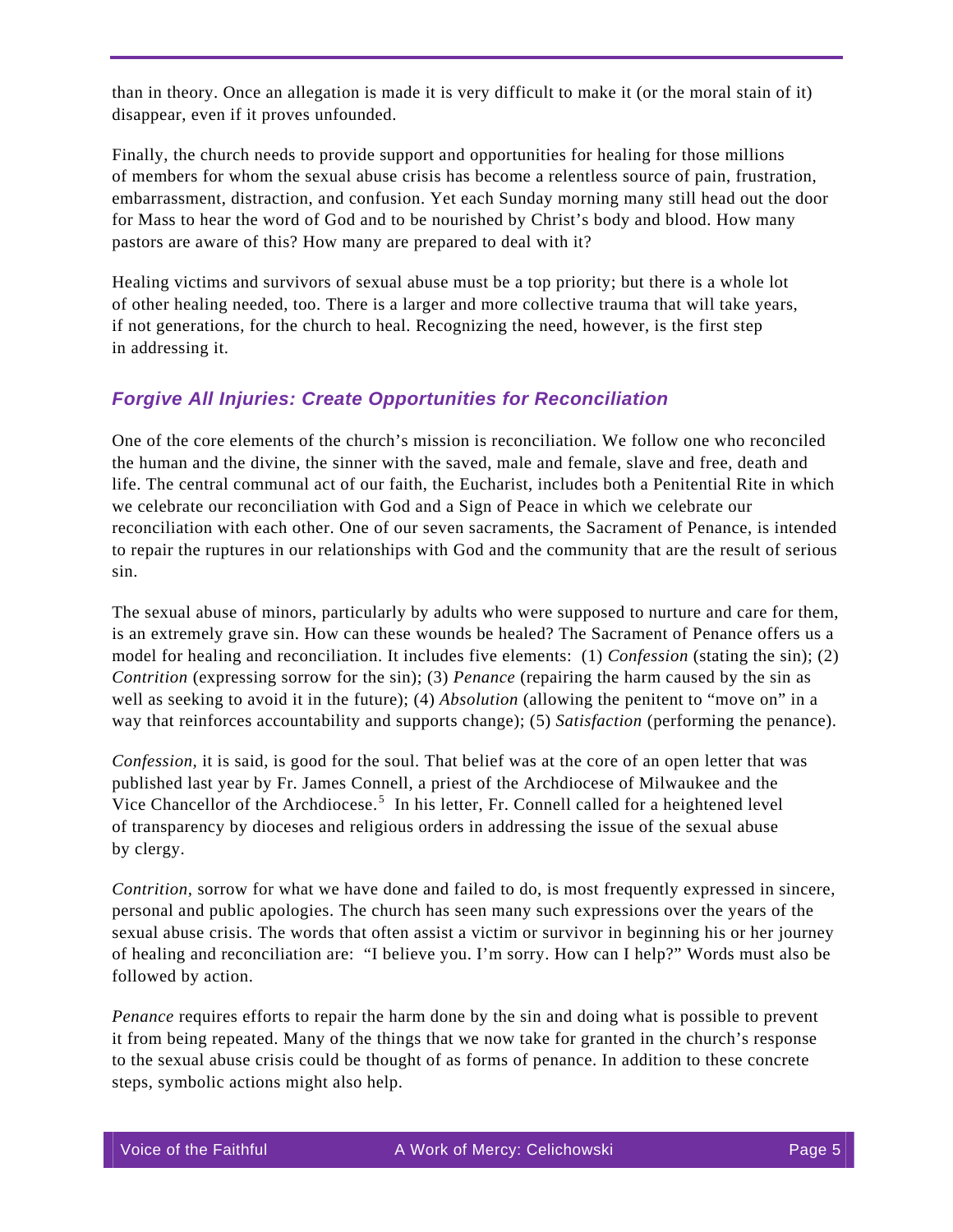The church, for example, might consider adopting a patron saint for victims and survivors of sexual abuse. St. Charles Lwanga and companions, the  $19<sup>th</sup>$  century Ugandan martyrs, were young men and boys who were killed by their king in large part because they resisted his abuse, claiming that their Christian faith would not allow them to consent to it. Religious superiors and bishops could also adopt some forms of public penance. While many who are in leadership today had little or nothing to do with decisions that were made by others in the past, we still have to deal with the consequences.

*Absolution* and *satisfaction* are interrelated and will demand time, thought, and effort. The engagement of the church in a process like this will require a role reversal of sorts, with bishops and clergy in the form of penitents and the laity in the church and the wider community serving as our confessors. It may be awkward at first; but it is necessary and, I believe, the right thing to do. Rebuilding trust is a long-term project.

### *Pray for the Living and the Dead: Remember, Reflect, and Renew*

On December 28, only days after Christmas, the church celebrates the Feast of the Holy Innocents, who were slaughtered by Herod's troops as the Holy Family fled to Egypt, (Matthew 2:14-18). It is a reminder that even the coming of the Light of the World did not completely prevent people from succumbing to the works of darkness and the innocent suffering because of it.

From the beginning, the church has relied upon prayer to give voice to the suffering, healing to the broken-hearted, hope to the despairing, courage to the fearful, and a sense of gratitude to the troubled. The power of prayer can help us to work through this crisis just as surely as it has helped earlier generations of Christians to weather storms and use scandals as opportunities for reform.

Recently a group of priests in the Archdiocese of Milwaukee sponsored a series of prayer and healing services, opportunities for victims and survivors of sexual abuse, their families, pastors and people in the pews to place the suffering, the dead, their loved ones and the community in the hands of God. $<sup>6</sup>$  $<sup>6</sup>$  $<sup>6</sup>$  They were powerful and positive experiences for those who participated.</sup>

Prayerfully remembering and coming to terms with the past also includes commending offenders to the mercy of God. It is tempting and perfectly understandable to want to curse them or attempt to erase their memories. But our faith invites us to overcome those instincts and to remember and pray for those brothers who committed such grievous sins. We may need to remember the good that they did even as we also acknowledge the evil. We do so not to sugarcoat the past but to live in the hope that "where sin abounded, grace abounded much more" (Romans 5:20). We are all sinners; and we are called to trust in that grace, in the One who so generously gives it to us, and to extend that grace to others.

In addition, we need to pray for and encourage the many priests and religious who are striving to be faithful to their vows and in service to and with the people of God. Citing a survey in which over 90% of priests surveyed reported being happy in their vocations, Msgr. Steven Rossetti, who long led the St. Luke Institute in Silver Spring, Maryland wrote in 2009: "The grace of God is flowing in and through our priests. Despite the travails of our day, and there are many, the vast majority of our priests are courageously embracing their crosses, living their priestly calling with fidelity, and coming to know the Source of true joy."<sup>[7](#page-6-6)</sup> It is that same Source to which the church and each of us must turn again and again for inspiration and transformation.